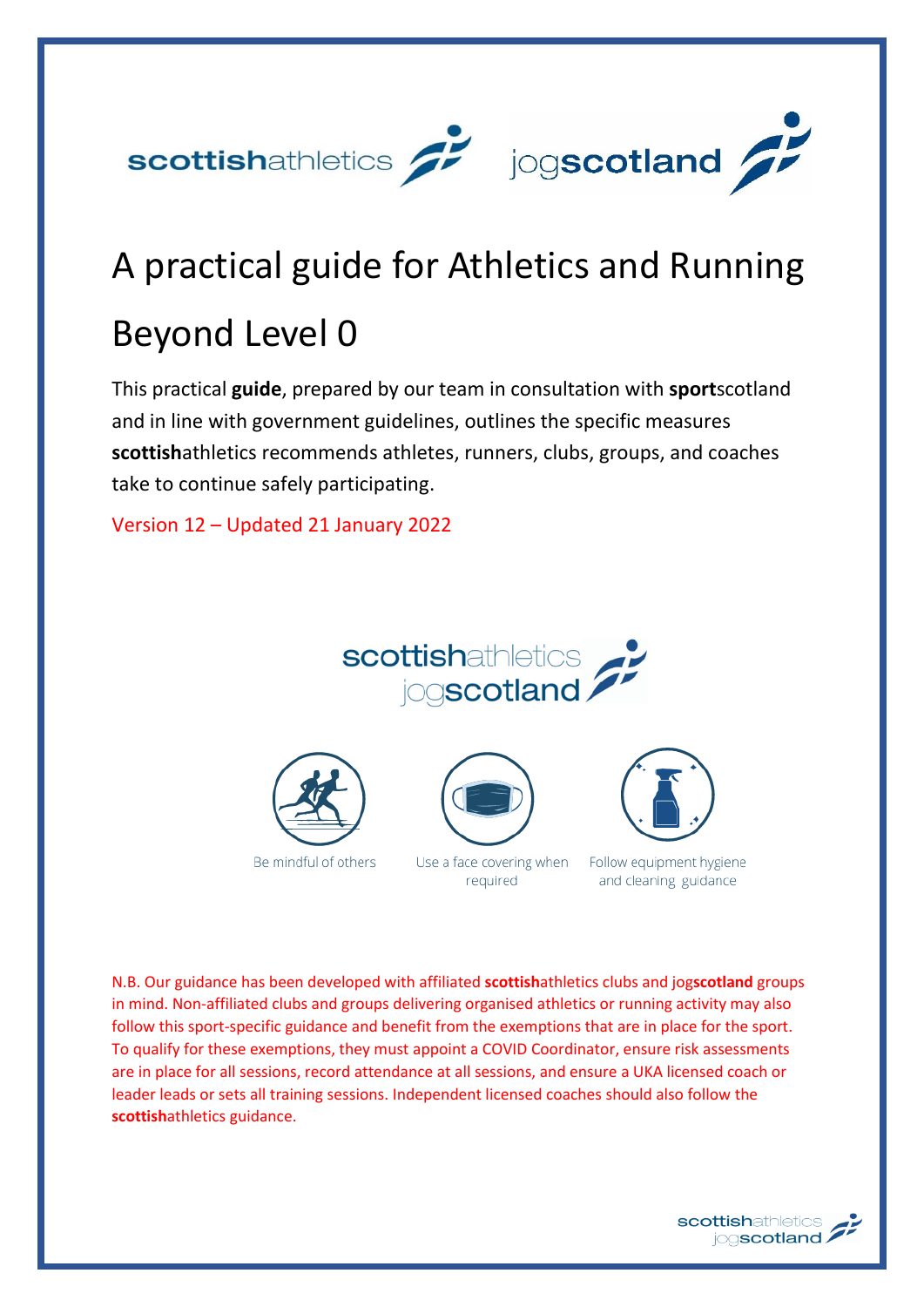# **1. General Guidance**

## **Before you participate**

You must stay at home if you:

- Have tested positive for Covid-19.
- Have Covid-19 symptoms.
- Have been asked to self-isolate at home by the [Scottish Government Test and Protect](https://www.gov.scot/collections/coronavirus-covid-19-guidance/#testandprotect%3Agettingtestedandself-isolating)  [system.](https://www.gov.scot/collections/coronavirus-covid-19-guidance/#testandprotect%3Agettingtestedandself-isolating)

If you are returning from a country outside the UK you must follow the Scottish Government guidance on quarantine.

## **Good hygiene & Physical Distancing behaviours**

- Clean your hands and equipment frequently.
- Participants must practice good respiratory hygiene during the activity (i.e. coughing, sneezing into a tissue or the crook of an elbow).
- Avoid spitting.
- Avoid touching your face.
- Hand sanitiser should be at least 60% alcohol based and detergent wipes appropriate for the surface they are being used on.
- When a local area is operating 'Beyond Level 0' it is recommended that 'Give people space' messaging should be promoted.

## **Safeguarding**

Children and young people:

- Regardless of the level applicable in a particular area:
	- o Clubs should ensure their [Child Wellbeing and Protection Policy](https://www.scottishathletics.org.uk/wp-content/uploads/2014/04/Scottish-Athletics-Ltd-Child-Protection-Policy.pdf) and their Welfare Officer contact details are both up to date and easily accessible on the club website and social media pages.
	- o Clubs should circulate their [Codes of Conduct](https://www.scottishathletics.org.uk/wp-content/uploads/2014/04/Scottish-Athletics-Codes-of-Conduct-Booklet.pdf) for coaches, athletes, and parents/carers so that everyone is reminded about the expectations of them and their roles.
	- o Clubs should make the [Responding to Concerns Procedure](https://www.scottishathletics.org.uk/wp-content/uploads/2014/04/e.-Procedures-for-responding-to-a-concern-about-a-child.docx) widely available so that everyone knows what to do and who to contact with any worries or concerns.
- Out with normal club sessions, coaches must have the express permission of the parent/carer of an athlete who is under the age of 18 to coach that athlete. If the session is 1:1 the parent must be in attendance. Where a group of children are being coached out with club sessions then at least one of the parents must be present.
- Consider the needs of participants returning after recovering from COVID-19. Participants should be able to confidentially disclose this, in a similar way to any other personal matter relevant to coached activity, so the coach can make suitable adjustments and allowances to the planned activity for the individual and check that input from a medical professional has been sought where appropriate.

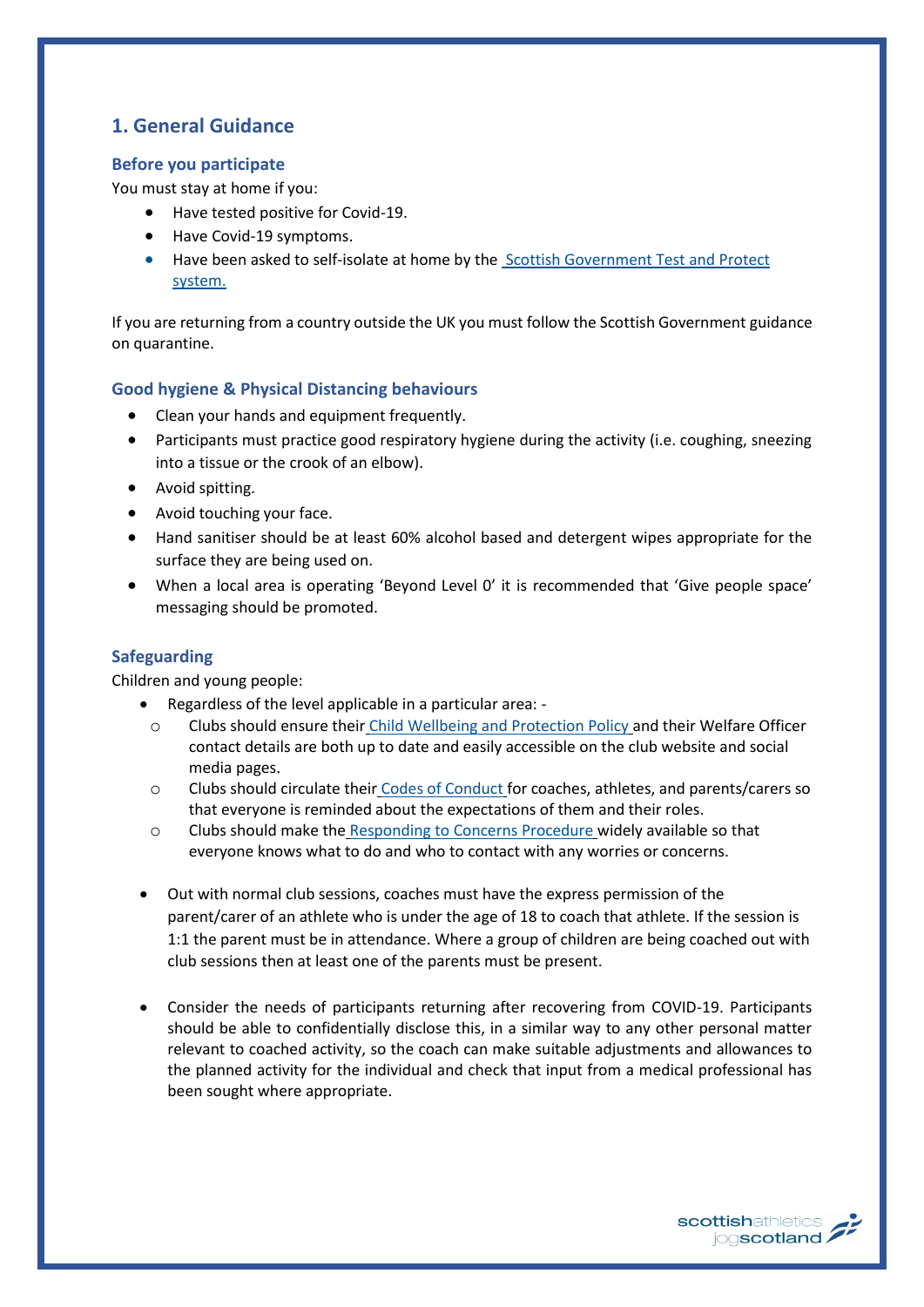## **Competition**

- Organised sporting competition and events can take place 'Beyond Level 0' but should continue to follow the events guidance outlined by **scottish**athletics.
- From Monday 24 January 2022 attendance limits at indoor events will be removed.
- Organisers of all events with more than 1,000 spectators will be expected to check a minimum of 50% of attendees (or 1,000 people, whichever is higher) for certification of vaccination, exemption, or negative test.
- All event organisers should continue to liaise with their LA during event planning.

## **COVID Officer/Coordinator**

• It is the responsibility of each club/group committee to appoint a responsible person/s, referred to as the COVID Officer/Coordinator, to act as the point of contact on all things related to COVID-19. An [e-learning module for COVID officers](https://rise.articulate.com/share/LlEWUj-o23H_4gC1AF002jdxdrCucQC0#/) is available to support those undertaking the role.

## **Local outbreaks or clusters of coronavirus cases**

• Where a local outbreak has been reported, sports facility operators and deliverers within this locality should review Scottish Government 'local measures' guidance, their facility/operational risk assessment and consider if additional mitigating actions should be put in place to reduce risk. This may, for example, include; suspending activity, enhancing hygiene and physical distancing measures or introducing additional activity restrictions.

## **Workforce**

- Clubs and venue operators must ensure that relevant workplace guidance is followed for contractors and staff and ensure existing health and safety advice is maintained and aligned. This should be detailed in the risk assessment.
- Where an employee is providing an activity, relevant work placed risk assessments and consultation should take place in advance of any activity being undertaken. See the Businesses, workplaces and self-employed people section a[t Scottish Govt: Covid-19.](http://www.gov.scot/coronavirus-covid-19/)

## **Travel**

- There are currently no travel restrictions within Scotland or the UK.
- Further information on international travel is available on the Scottish Government website at [Coronavirus \(COVID-19\): travel and transport.](https://www.gov.scot/publications/coronavirus-covid-19-guidance-on-travel-and-transport/)

# **2. Health, safety & hygiene**

Athletes must be aware of current club and facility first aid procedures. The club/facility will ensure the first aid equipment has been updated appropriately for the COVID-19 pandemic and that first aiders are aware of COVID-19 specific first aid advic[e https://www.hse.gov.uk/news/first-aid](https://www.hse.gov.uk/news/first-aid-certificate-coronavirus.htm)[certificate-coronavirus.htm.](https://www.hse.gov.uk/news/first-aid-certificate-coronavirus.htm)

- Participants and visitors to indoor sports facilities should wear face coverings before and after activity or when in non-playing areas of the facility (e.g. reception, locker rooms and storage areas).
- Parents/guardians who are supervising their children should abide by Scottish Government physical distancing guidance.
- Athletes are advised to use their personal equipment wherever possible and follow hygiene guidance.

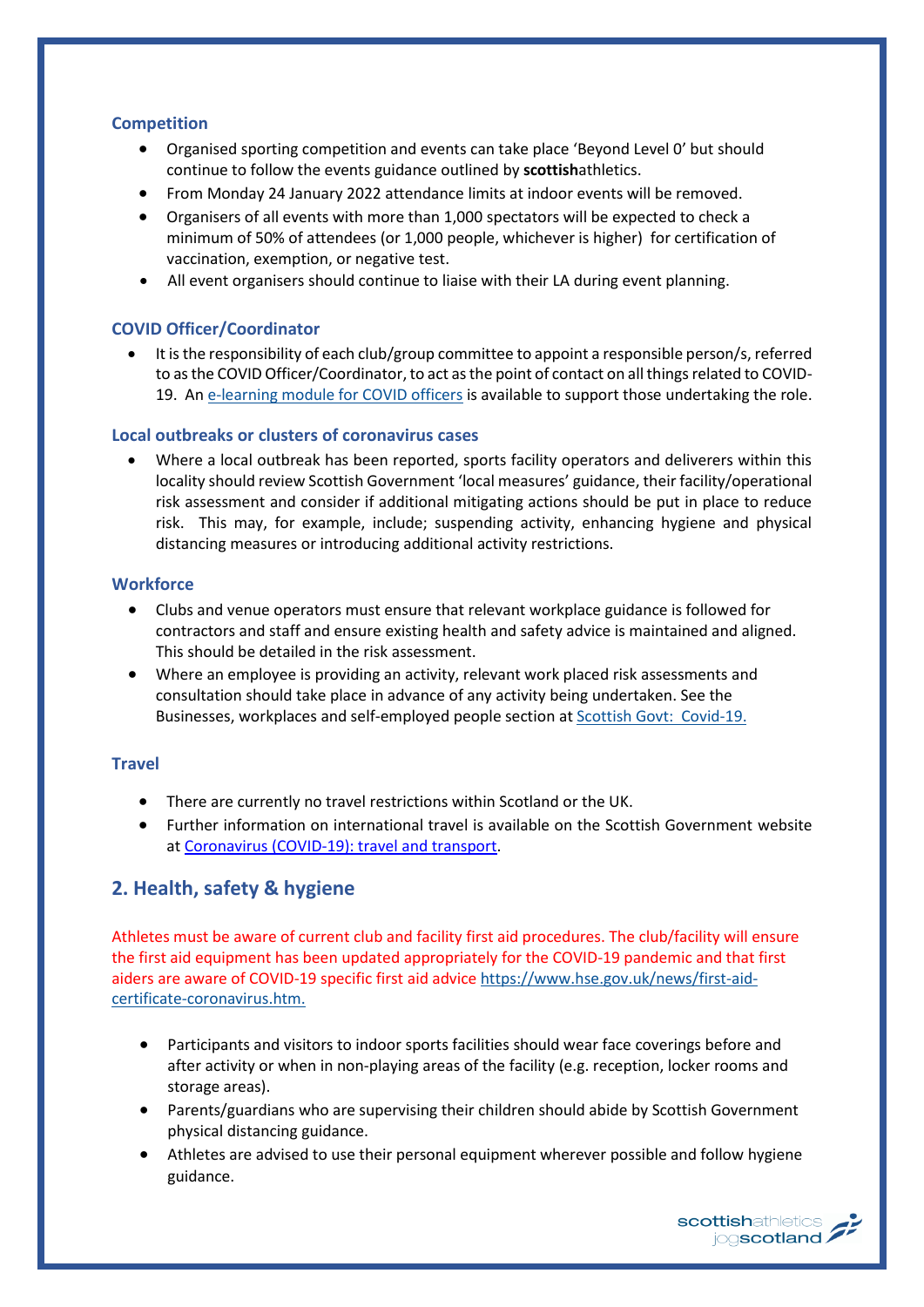- Where there is a requirement for athletes to share equipment, it should be thoroughly cleaned before and after use.
- Clean all equipment with suitable antiviral wipes/spray before and after your session.
- Hand sanitiser should be at least 60% alcohol based and detergent wipes appropriate for the surface they are being used on.
- Where a local outbreak has been reported sport and physical activity operators, in all settings, should review their risk assessment and consider if additional mitigating actions should be put in place to reduce risk. This may, for example, include suspending activity, enhancing hygiene and physical distancing measures, or introducing additional activity restrictions.

# **3. Club Activity**

- The focus should be on delivering the organised activity responsibly in line with the guidance set out by **scottish**athletics and Scottish Government.
- Clubs using an athletics facility should agree with the facility operator the maximum capacity and booking process prior to resuming training.
- Online bookings should be taken if possible. If not, alterative measures should be put in place.
- In line with Data Protection regulations, a register of users must be kept in case there is a need to track and trace. This should be kept for no longer than 21 days.
- If the club has any positive cases, they should inform **scottish**athletics Covid Coordinator by emailing [development@scottishathletics.org.uk](mailto:development@scottishathletics.org.uk)
- Clubs/coaches should not reveal the identity of the positive cases to other club members.

# **4. Spectating**

Organisers of all events with more than 1,000 spectators will be expected to check a minimum of 50% of attendees (or 1,000 people, whichever is higher) for certification of vaccination, exemption, or negative test.

# **5. Training groups and sizes**

All training sessions should be delivered and/or set by a UKA licensed coach (Athletics Coach/Level 2 +) or leader and delivered in accordance with the UKA [Coaching Code of Practice.](https://www.uka.org.uk/grassroots/coach-education/already-qualified/)

Whilst the physical distancing guidelines have been relaxed, **scottish**athletics recommends that we give athletes enough space to feel safe.

There are currently no Covid-19 related restrictions on training groups and sizes in indoor and outdoor settings. UKA recommended coaching ratios, as outlined below, should continue to be followed.

## **Age 11 and under**

• UKA recommended coaching ratio of 1 coach to 8 athletes (1:8).

## **Age 12 – 17 years**

UKA recommended coaching ratio of 1 coach to 10 athletes (1:10).

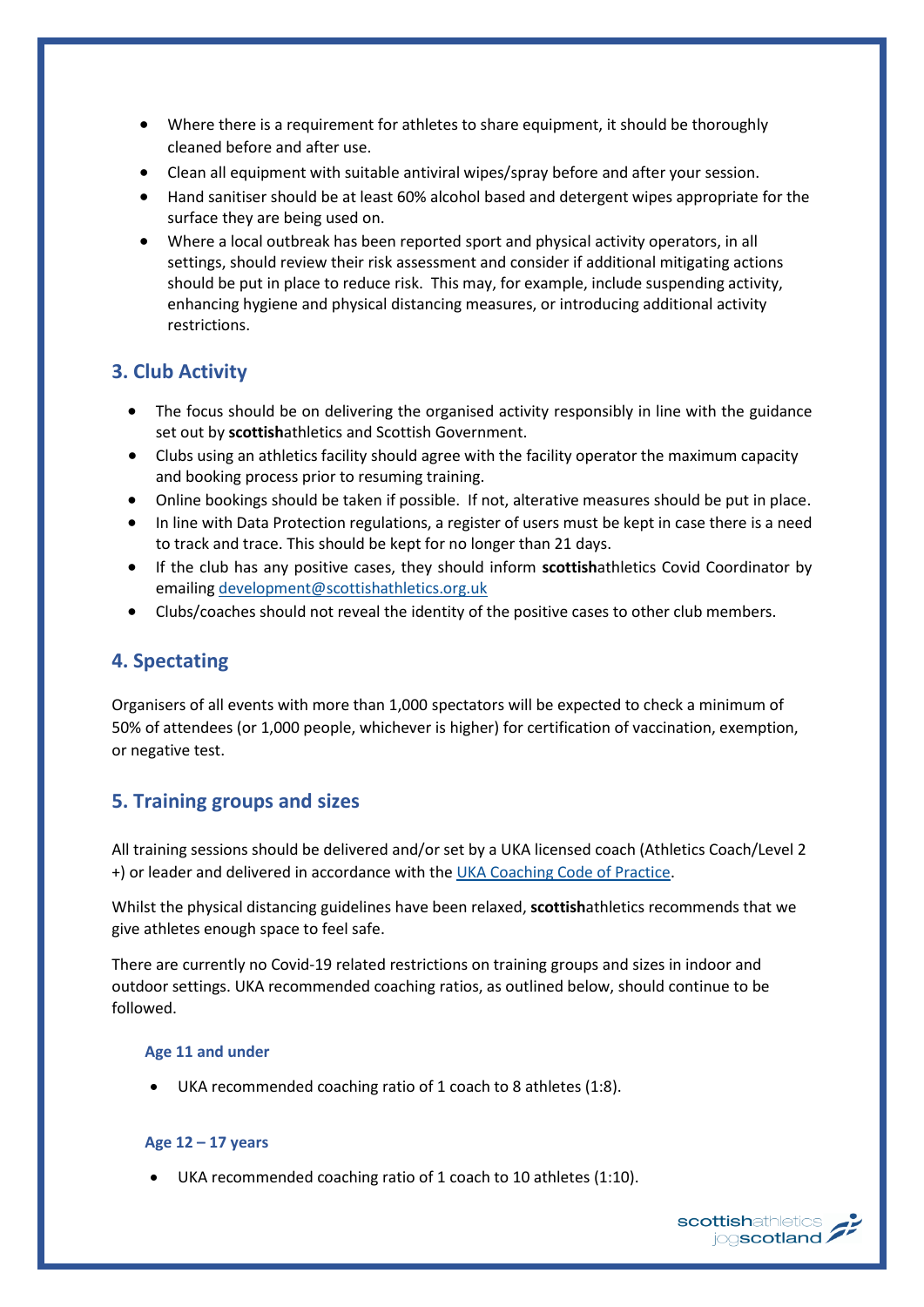#### **Age 18 +**

UKA recommended coaching ratio of 1 coach to 12 athletes (1:12).

For the purposes of track & field, the field of play is defined as the track and infield (including any external throws specific areas). For off track activity the field of play rules apply from the start of your warm-up to the end of your session.

# **6. Athlete Guidance**

#### **Before and during activity**

Check directly with your athletics club and facility operator on their access arrangements.

*Recognised scottishathletics performance athletes should be aware of the guidance issued by the performance team and contact their respective performance manager.* 

- If working with an independent coach, athletes should confirm protocols with the coach prior to the session.
- Athletes should follow the club and/or facilities booking protocols.
- Equipment should be cleaned prior to and following training with suitable antiviral wipes.
- Para athletes are permitted to use their personal throwing frames and straps, RaceRunning Frames and Racing Wheelchairs. Hygiene guidance should always be followed.
- Athletes should remember a face covering to use when required.

#### **After activity**

- Hands should be washed and/or sanitised as soon as possible.
- Ensure personal kit and equipment is cleaned thoroughly after use.
- If you become unwell after training, you should first contact your GP/NHS 24 and then inform your club.

# **7. Coach/Jog Leader Guidance**

#### **Preparing for a coaching session**

*Recognised scottishathletics performance athletes should be aware of the guidance issued by the performance team and contact their respective performance manager.*

All coaches must plan and prepare with their athletes for each face-to-face training session and the planning must be aimed at minimising the risk of infection/transmission. The following points must be included:

- Coaches using an athletics facility **independently from a club** should agree with the facility operator the maximum capacity and booking process for training.
- Prepare a risk assessment based on planned activities/training environment/age, etc. of the athlete(s), as well as reflecting the safeguarding requirements outlined earlier in this document

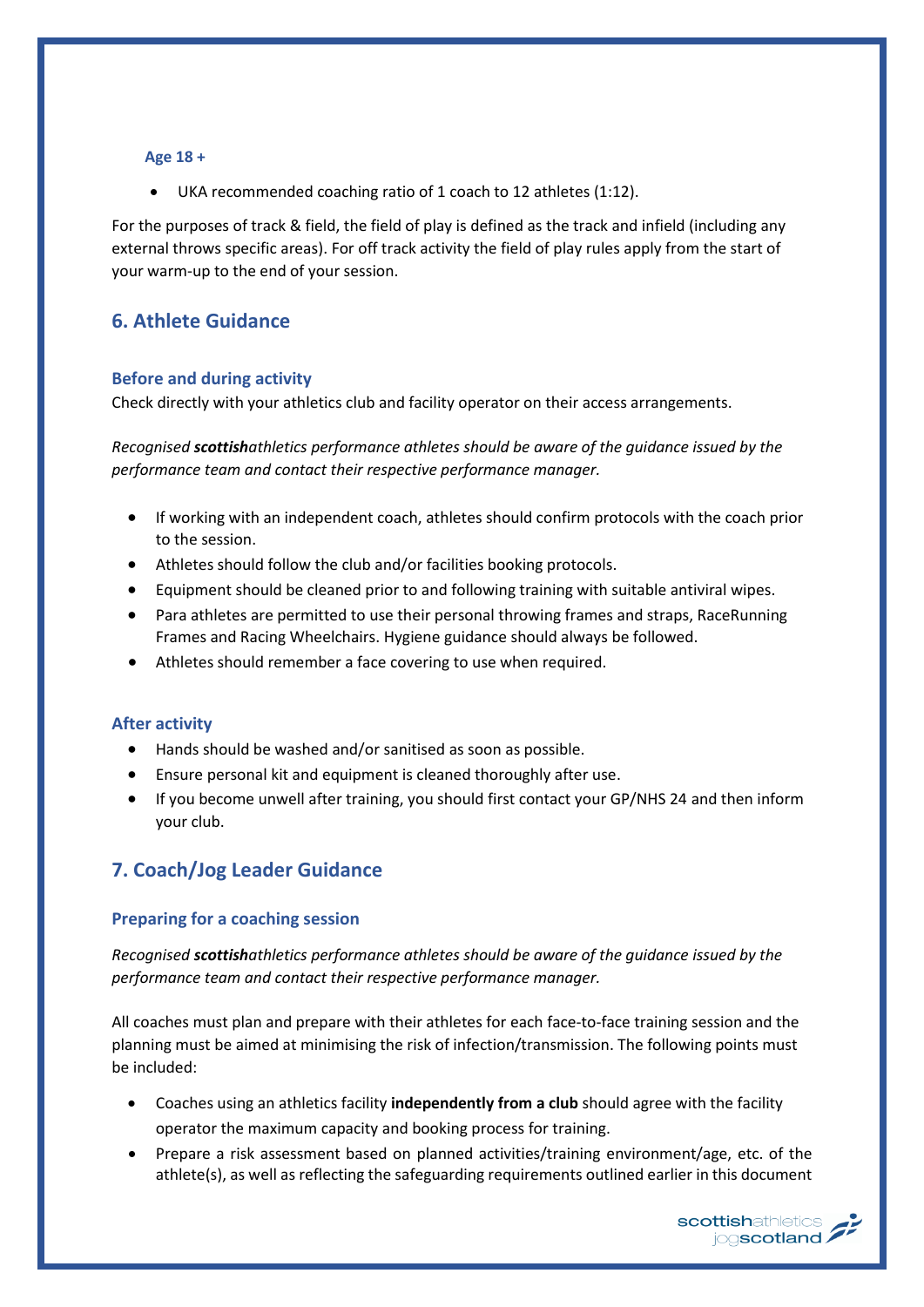and additional hygiene and safety measures.

- Hygiene: Cleaning, hand and respiratory hygiene are core measures and provision should be made for these. Clear guidance and plans must be in place for cleaning of equipment and waste disposal. Detailed guidance is available fro[m Health Protection Scotland.](http://www.hps.scot.nhs.uk/web-resources-container/covid-19-guidance-for-non-healthcare-settings/)
- Maintain a register of training sessions, who attended, where and when. This information may be necessary for government contact tracing initiatives (if a club coach, this information should be sent to the clubs Covid-19 Coordinator).
- Ensure where necessary that you pre-book access to the athletics facility or get permission to carry out your session at the chosen outdoor space.
- Coaches should remember a face covering to use when required. Face coverings must be worn by coaches indoors except where an exemption applies.
- Coaches can continue to utilise online coaching measures wherever possible following **scottish**athletics social media [guidelines.](https://www.scottishathletics.org.uk/clubs/club-support/club-education/social-media-and-digital-guidelines/)

## **Before and during the coaching session**

- Each facility or club may issue separate guidance on accessing and using the specific facilities. Coaches and athletes should be familiar with all guidance.
- If the session is a 1:1 with an athlete under 18 years of age it is preferable that only one parent/guardian from the family is in attendance.

#### **After activity**

- Hands should be washed and/or sanitised as soon as possible.
- Ensure personal kit and equipment is cleaned thoroughly after use.
- If you become unwell after training, you should first contact your GP/NHS 24 and then inform your club.

# **8. Event specific guidance outdoor & indoor**

#### **Track**

- Equipment such as hurdles and barriers may be used if the facility and the club have both assessed the risk and put in place measures to ensure it is safe to do so.
- Hurdles and barriers should be cleaned using antiviral wipes/spray before and after use.

#### **Field Events**

#### **Vertical Jumps**

- Athletes should be supervised by a coach.
- It is recommended that between jumps athletes 12+ should wear a face covering when indoors.
- Athletes should sanitise hands Intermittently throughout the session.
- High mist spray of an antiviral disinfectant cleaner to be used on the bed between sessions. Operators must contact the manufacturer of the jumps mats in use at their facility to confirm whether the proposed cleaning products can be used safely on their equipment.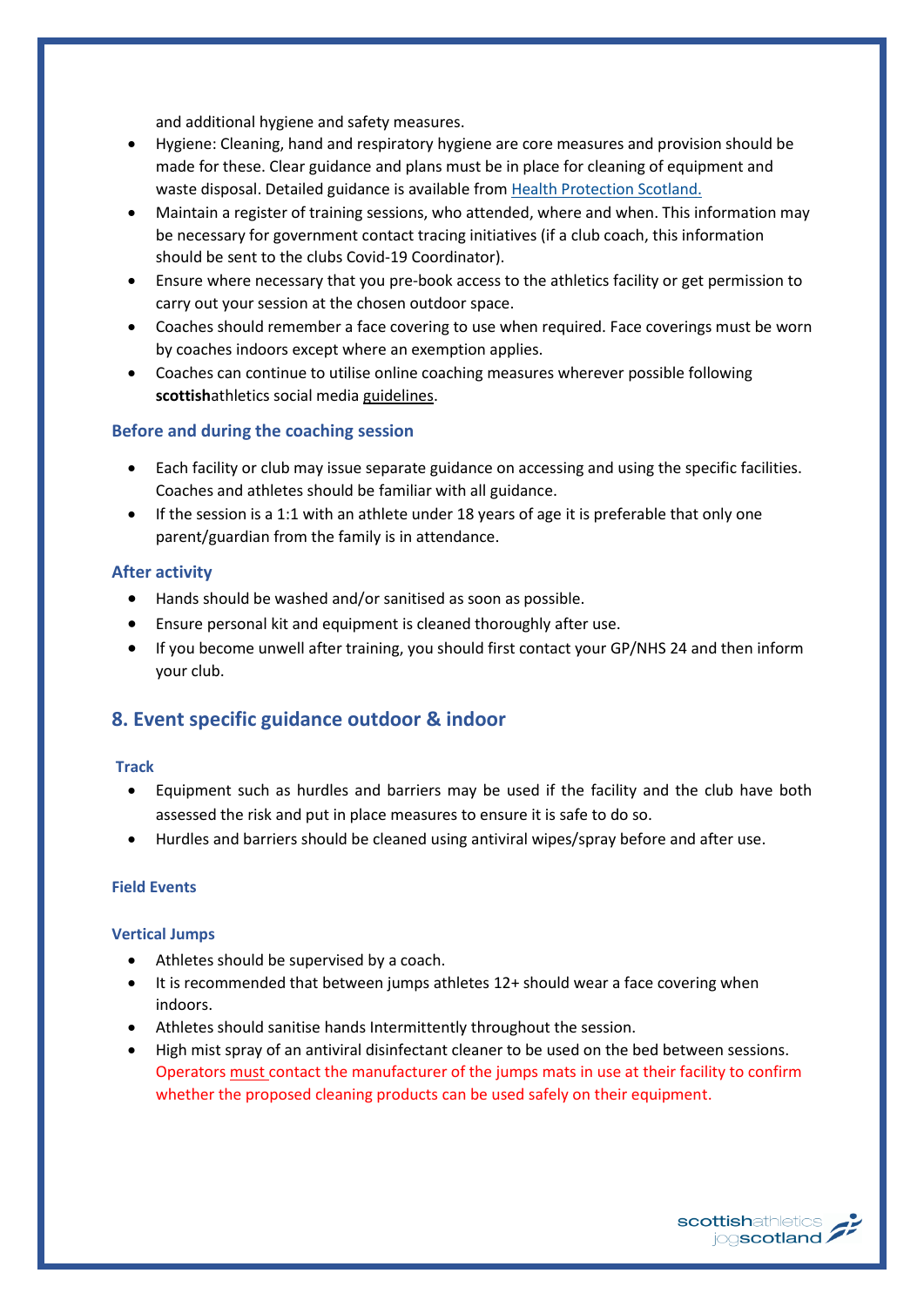#### **Horizontal Jumps**

- Athletes should be supervised by a coach.
- It is recommended that between jumps athletes 12+ should wear a face covering when indoors.
- Athletes should sanitise hands intermittently throughout the session.
- High mist spray or watering can of sterilising fluid should be sprayed over the sand after use, turned and raked. Facility operators should implement a process for this procedure ensuring correct PPE is used for spraying.

## **Throws**

- It is recommended that between throws athletes 12+ should wear a face covering when indoors.
- Athletes should be supervised by a coach.
- Risk assessments must have been completed and shared with all coaches and athletes for both the throws facility and specific training session.
- Where a cage door requires to be moved, it should be moved by an adult, either athlete, coach or facility operator who is familiar with its operation. The facility operator should make clear to coaches and athletes who can move cage doors. Any surfaces touched in the process of moving the cage door should be cleaned with suitable antiviral wipes/spray before and after use.
- Implements should be cleaned at the start and the end of the session.
- Facility operators should make it clear to athletes and coaches whether cleaning will be carried out by the facility staff or whether the coach or athlete will be expected to do it.

## **Off track coaching and leading including road running**

- Coaches, athletes, and runners should adhere to all restrictions that may be placed on a public space by the owner of that space.
- Coaches should ensure they have carried out a standard risk assessment of any training space or route, as they would normally, prior to the session taking place.
- Coaches, athletes, and runners should ensure they carry out standard safety procedures (e.g. phones, route planning etc) when accessing 'wild' public spaces.
- Be aware of other members of the public using the same space you are training in. The group should be briefed on how they run together in a way that respects physical distancing, and which does not cause unnecessary risk or anxiety to members of the public.